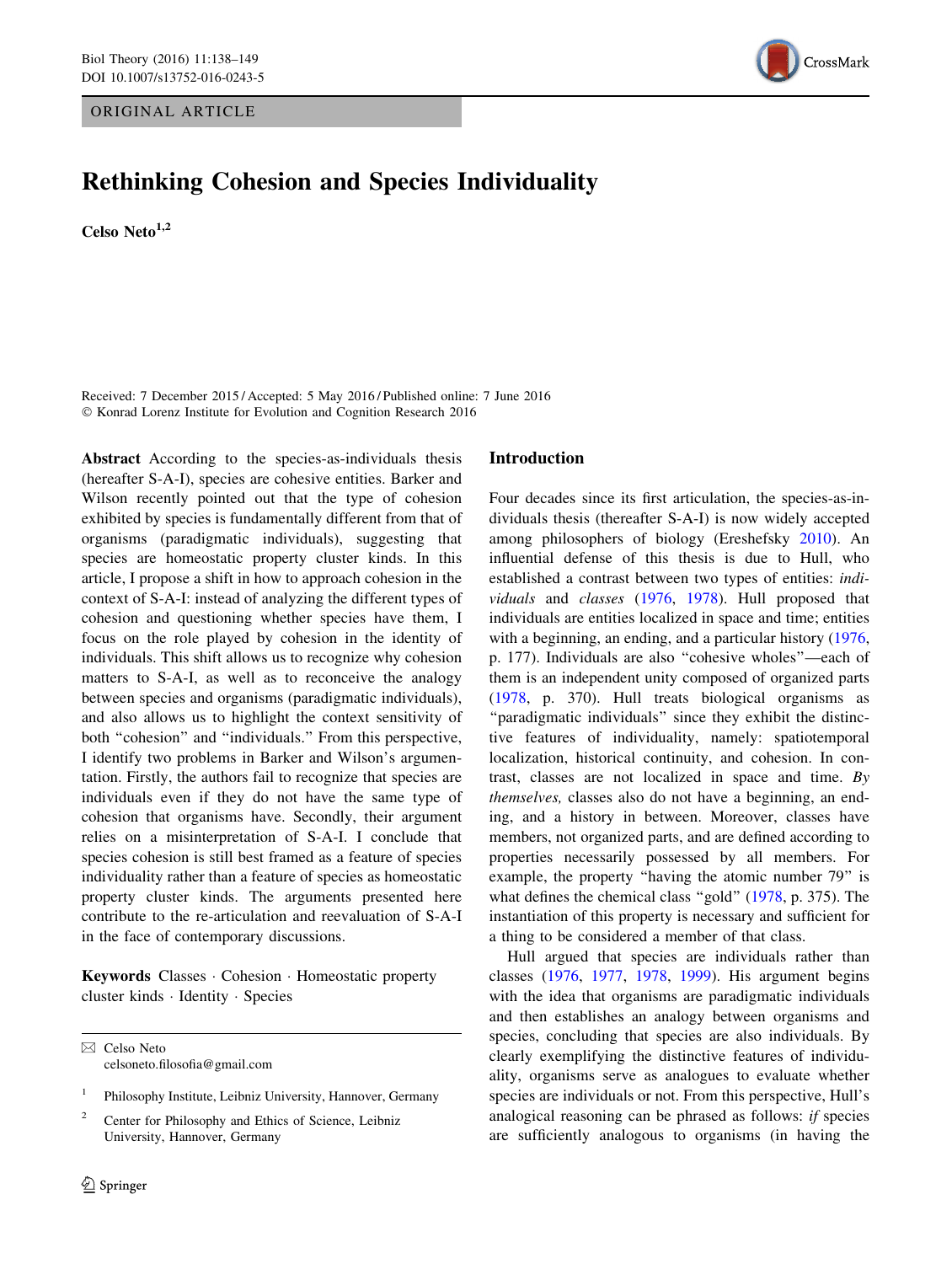<span id="page-1-0"></span>distinctive features of individuality), then they should be considered individuals.

Hull argues that species, as understood in evolutionary biology, are sufficiently analogous to organisms. Species have a history, usually starting with the splitting of an ancestor population (i.e., speciation), then proliferating and changing continuously through time until an endpoint (i.e., extinction or a new speciation) ([1978](#page-11-0), p. 369). Thus, species exist in space and persist through time, as organisms do. Hull also claims that species have cohesion through processes such as gene flow, homeostasis, and common selection pressure, which contribute to the cohesion of each species [\(1978](#page-11-0), p. 370). More simply, such processes contribute to the organization of organisms and populations in reasonably discrete and independent entities called ''species.'' This is analogous to biological and chemical processes contributing to the organization of different parts in discrete organisms.

Hull's argument for S-A-I has been challenged in vari-ous ways by several authors (Boyd [1999](#page-10-0); Dupré [2001](#page-10-0); Crane [2004;](#page-10-0) Wilson et al. [2007](#page-11-0)). A recent criticism by Barker and Wilson ([2010\)](#page-10-0) focuses on the idea that individuals are cohesive entities, exploring its consequences for the analogy between species and organisms.<sup>1</sup> According to the authors, Hull implies that individuals have integrative cohesion, which is present in organisms and should also be present in species (Barker and Wilson [2010,](#page-10-0) p. 64). However, Barker and Wilson ([2010,](#page-10-0) pp. 76-77) find that species do not typically have integrative cohesion and, therefore, cannot be individuals in Hull's sense. $<sup>2</sup>$ </sup>

Barker and Wilson defend the alternative characterization that species are homeostatic property cluster kinds (hereafter HPC kinds). A HPC kind is a class jointly defined by a cluster of properties, and a cluster of their causally underlying mechanisms (Boyd [1999,](#page-10-0) pp. 143–145). Each member of a HPC kind instantiates a relevant set of properties and mechanisms within those clusters. However, in contrast to the above-mentioned traditional notion of ''classes,'' all members of a HPC kind do not need to instantiate the same properties and mechanisms. This allows the existence of variation among such members. At the same time, those members still share many properties and mechanisms (Boyd [1999](#page-10-0), p. 142). Hence, by treating species as HPC kinds, Barker and Wilson assume that they are discrete and independent entities insofar as conspecific organisms have many properties and mechanisms in common [\(2010](#page-10-0), p. 77). Such organisms are not understood as ''organized parts'' of distinct ''cohesive wholes,'' but as members of (non-traditional) classes. So defined, the theory of HPC kinds is currently not only the main alternative to S-A-I nowadays, but HPC also avoids Hull's dichotomy between individuals and classes (Wilson et al. [2007](#page-11-0)).

In this article, I show how the relation between cohesion and individuality should be understood, indicating why Barker and Wilson's positions are not tenable. Firstly, I reconstruct the concept of ''cohesion'' according to Hull and Barker and Wilson, and some of its historical antecedents (in the next section, ''Defining Cohesion''). Secondly, I propose a shift in the debate concerning S-A-I (''[The Theoretical Role of Cohesion in Individuality'](#page-3-0)' section). Until now this debate has focused on the types and causes of cohesion, discussing whether species do have it. In contrast, I understand the need of focusing primarily on the theoretical role that cohesion plays in individuality more generally. This shift allows us to recognize why cohesion matters to S-A-I in the first place, as well as to reconceive the analogy between species and organisms (paradigmatic individuals), and to highlight the context sensitivity of both terms, "cohesion" and "individuals." My central thesis is that cohesion has the theoretical role of providing identity criteria to individuals. This thesis is supported by Hull's work and some recent approaches to individuality (e.g., Hamilton et al. [2009](#page-11-0); Ereshefsky and Pedroso [2015](#page-11-0)). Thirdly, I develop two criticisms of Barker and Wilson's position. The first criticism is that Barker and Wilson's reasoning fails to capture the relation between cohesion and individuals properly (''[Barker and Wilson's](#page-5-0) [First Mistake'](#page-5-0)' section). As I show, the authors do not recognize that species can be individuals even if they do not have integrative cohesion. The second criticism is that Barker and Wilson misinterpret Hull's argument, failing to meet its original target ('['Barker and Wilson's Second](#page-9-0) [Mistake](#page-9-0)'' section). I conclude that species cohesion is still best characterized by assuming that species are individuals. In doing so, I am not so much concerned with the defense of S-A-I, but with its re-articulation in the face of contemporary debates.

# Defining Cohesion

Discussions about cohesion are frequent in biology since the Modern Synthesis, in particular due to the work of Mayr [\(1963](#page-11-0), [1970](#page-11-0)). Mayr highlights the role of gene flow (defined as the flux of genes due to reproductive events within populations or migration among populations) in the formation and maintenance of a species. According to him, species are composed of local populations sharing genetic

 $\frac{1}{1}$  Barker and Wilson's ([2010\)](#page-10-0) paper focuses mainly on the role of gene flow on species cohesion, arguing against the idea that gene flow is the main cause of cohesion. Here I am interested only in their criticism of Hull, which appears at the end of their paper.

 $2$  An obvious way to block Barker and Wilson's criticism is to claim that cohesion is not a necessary feature of individuals. This view is adopted by Ghiselin [\(1997](#page-11-0)), and I will briefly discuss it later in the article.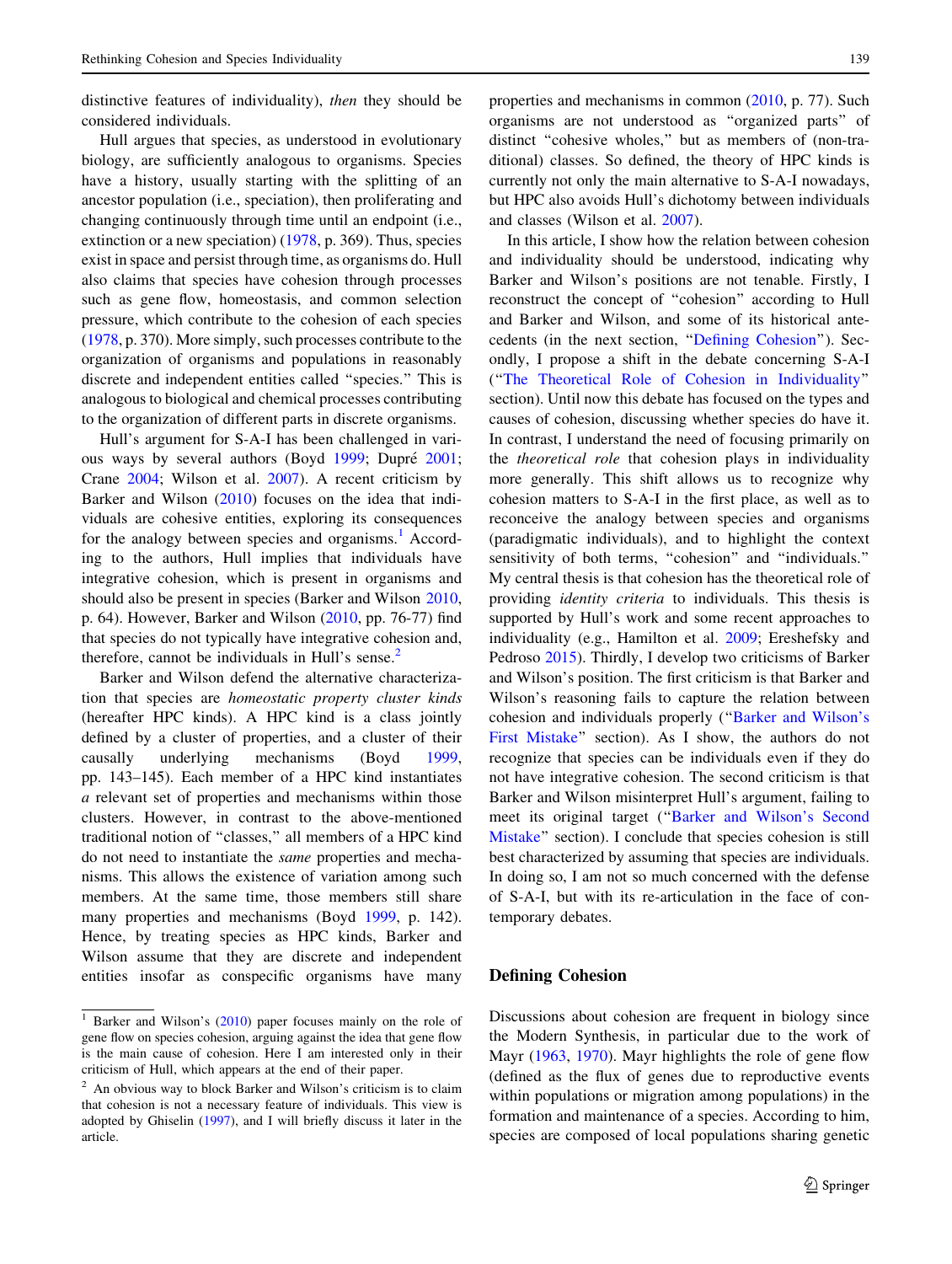resources (or capable of sharing them). This sharing promotes the stabilization and coadaptation of genes within the boundaries of a species, leading to a considerable degree of genotypic and phenotypic similarity among conspecific organisms (Mayr [1963,](#page-11-0) pp. 521–522). By promoting similarity among such organisms, gene flow causes them to behave and change in similar ways due to similar evolutionary pressures (Barker [2007,](#page-10-0) p. 655). In this context, some biologists define species cohesion as the tendency of conspecific populations to evolve in similar ways through time, i.e., the tendency of conspecific organisms to express similar changes across generations (Wiley [1981](#page-11-0), p. 75).

During the second half of the 20th century, biologists have highlighted many causes of species cohesion beyond gene flow, such as demographic change, common selection pressure, and homeostasis (Ehrlich and Raven [1969](#page-10-0)). The term ''cohesion'' has become a way to describe a generic product of such different causes, namely, species being fairly recognizable and independent entities in nature. This use of the term seems to have contributed to its looseness but also to its spreading throughout the literature. For instance, the wider use of such a term in the 1980s was mainly due to the work of biologist Alan Templeton, who has explored the concept of cohesion in an attempt to solve the so-called species problem (Templeton [1989](#page-11-0)). With this aim in mind, Templeton has equated cohesion to genetic and phenotypic similarity, claiming that such a similarity is at stake whenever biologists talk about species ([1989,](#page-11-0) pp. 168–169). In the last 50 years, a considerable part of Templeton's research has been dedicated to species cohesion and its genetic and phylogenetic analysis (Templeton [2001\)](#page-11-0).

Some recent studies on species systematics and phylogeny follow on Templeton's track, aiming at the delimitation of ''highly cohesive'' species (Vinuesa et al. [2005](#page-11-0); Bond and Stockman [2008](#page-10-0)). In such studies, the term ''cohesion" refers to genetic similarity within single species. If we contrast this use of the term with previous ones, we can notice slight differences. Some biologists have been using "cohesion" as a generic term, making reference to evolutionary tendencies and/or to products of different causes. Other biologists add more precision to such uses in order to make them useful for the actual recognition of species. These biologists appeal to phylogenetic and genetic analyses of similarity, for example.

In the 1970s, Hull began to apply the term ''cohesion'' in a philosophical context (Hull [1976\)](#page-11-0). Instead of discussing species cohesion and its causes straight away, he firstly maintained that individuals are cohesive entities. But it is difficult to understand what Hull means by individuals having cohesion, especially because he describes it abstractly as some form of organization among the parts of an individual [\(1976](#page-11-0), [1978](#page-11-0)). After all, what does ''organization'' mean? In Hull's works, sometimes ''organization'' makes reference to the causal connection among parts of an individual, but sometimes it makes reference to external causes acting independently upon each of such parts (Hull [1976](#page-11-0), pp. 183–184). It is not clear what makes both types of organization instances of cohesion. Furthermore, the characterization of organisms as ''paradigmatic individuals'' does not help to clarify Hull's approach to cohesion. He describes cohesion in organisms as ''internal organization,'' but he is not clear about whether this ''internal organization'' implies any of the types of organization mentioned above (Hull [1978](#page-11-0), pp. 371–374). Additionally, he is also not clear about how this ''internal organization'' applies to individuals that are not organisms.

In a classic paper, Hull discusses cohesion in the specific context of natural selection [\(1980](#page-11-0)). He makes reference to his early distinction between individuals and classes, emphasizing that individuals in natural selection are cohesive entities. Then he distinguishes two types of cohesive entities: ''functional wholes'' and ''structural wholes"  $(1980, p. 314)$  $(1980, p. 314)$  $(1980, p. 314)$ .<sup>3</sup> The first type refers to *interactors*, entities that interact with the environment ''as a whole.'' Interactors are cohesive entities in the sense that their parts have different but complementary functions. Such functions are responsible for the viability of the ''whole,'' promoting activities that guarantee the existence of that "whole" (e.g., a heart's function of pumping blood is important to a human organism's existence). Furthermore, functions are responsible for the ways in which the "whole" interacts with the environment. The second type of cohesive entities discussed by Hull refers to replicators, entities that replicate indefinitely through generations. These entities are cohesive in the sense that each of them has a specific structural (material) composition that is faithfully copied through generations.

By the end of the 1980 paper, Hull discusses a different type of individual, namely: lineages. This type of individual is not part of the selection process (in contrast to replicators and interactors), but it is a result of such a process. Populations and species are examples of lineages and, therefore, cohesive entities (Hull [1980](#page-11-0), p. 327). However, what does it mean for a species to be a cohesive entity? To answer this question, Hull refers to the works of Wiley and Mayr. He suggests that species are reasonably independent units composed of populations and have a tendency to evolve similarly due to processes such as gene flow (Hull [1980,](#page-11-0) p. 328).

Recently Barker and Wilson ([2010\)](#page-10-0) have offered a different treatment of cohesion, proposing a distinction

<sup>&</sup>lt;sup>3</sup> This distinction is inspired by—but also slightly different from— Dawkins ([1976\)](#page-10-0).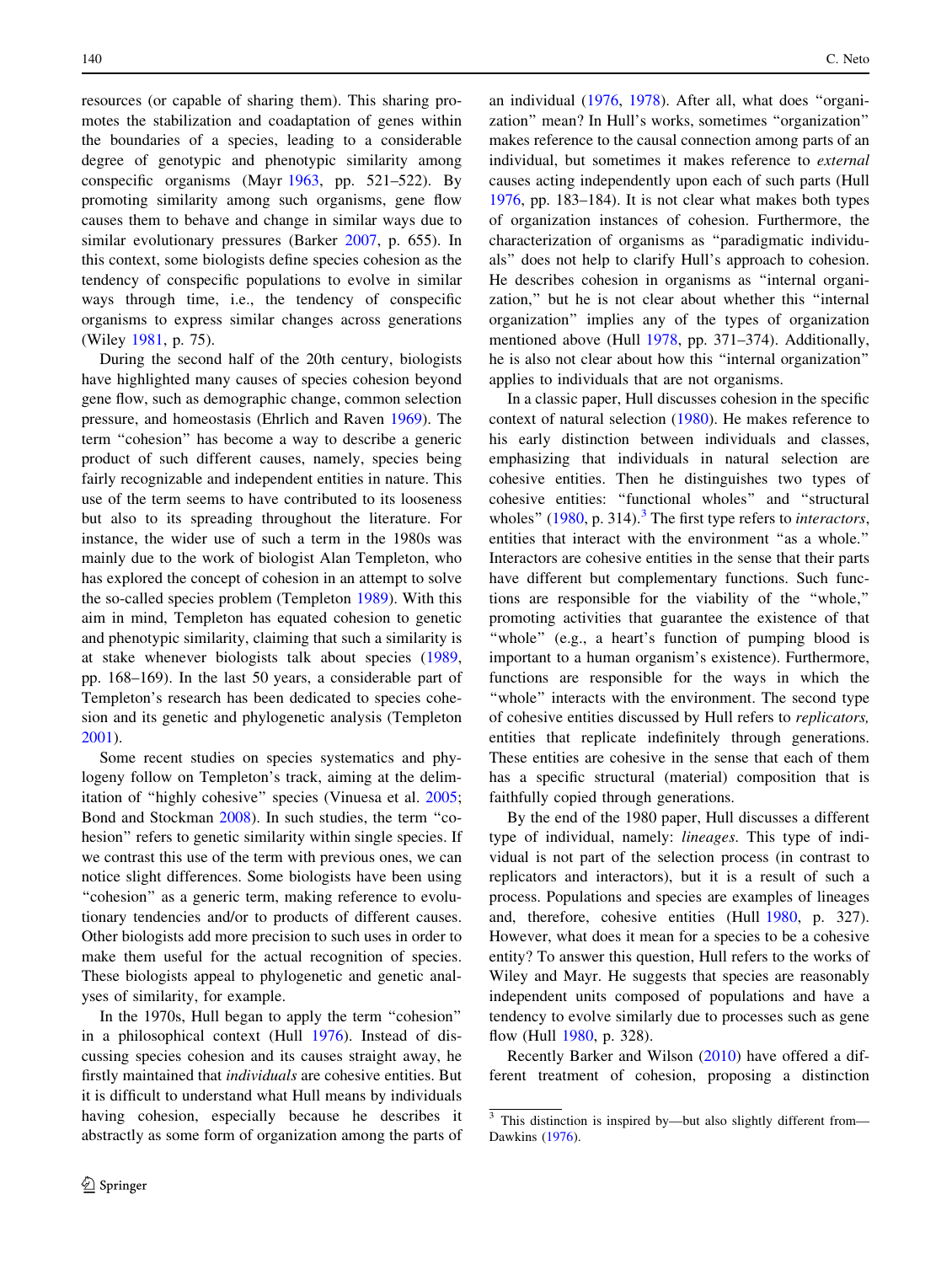<span id="page-3-0"></span>between two types of cohesion (see also Barker [2007](#page-10-0); Wilson et al.  $2007$ ).<sup>4</sup> On the one hand, *responsive cohesion* is the unitary behavior of an entity produced by its components responding similarly to common external stimuli. For example, a neighborhood has responsive cohesion after a power cut if the neighbors independently call the electricity company to complain about the cut. The unitary behavior of the neighborhood is due to each of the neighbors behaving similarly in the face of a single common external stimulus—the power cut (Barker and Wilson [2010](#page-10-0), p. 64). On the other hand, integrative cohesion refers to the unitary behavior of an entity produced by causal interactions among its components. Imagine that, in the face of the power cut, neighbors exchange ideas and organize a protest. Each neighbor does not need to behave similarly to create a protest. Instead, they causally relate to one another and generate a unitary behavior (i.e., a protest) that could not exist in the absence of this relationship. In sum, the behavior is produced by causal interactions among components, instead of being a mere sum of independent responses (interactions) of each component to the environment.

The distinction between responsive and integrative cohesion has allowed Barker and Wilson ([2010\)](#page-10-0) to analyze both species and organism cohesion. The authors evaluate the analogical reasoning of Hull, relying on some textual evidence according to which Hull claims that species and organisms have the same type of cohesion (Hull [1977](#page-11-0), p. 93). Barker and Wilson question whether both species and organisms have integrative or responsive cohesion. This question underlies their criticism of Hull, as well as their defense of the theory of HPC kinds. However, before I discuss Barker and Wilson's positions, I will approach the concept of ''cohesion'' from a new angle. I will put the traditional concerns about different types and causes of cohesion aside and focus on the theoretical role that the concept of ''cohesion'' has in individuality.

#### The Theoretical Role of Cohesion in Individuality

As a traditional topic in metaphysics, identity raises many questions in contemporary philosophy (Noonan and Curtis [2014\)](#page-11-0). One such question concerns identity criteria, i.e., the issue of what makes a particular entity the very same entity it is. More technically, such criteria should provide a well-grounded standard to evaluate whether and why an entity is numerically identical to itself (Lowe [2003](#page-11-0), p. 73). By the same token, these criteria provide a standard to evaluate whether and why an entity is numerically different from others. It consists of defining what an entity has to be in order to remain the same–what prevents this entity from being something else.

The issue of identity criteria can be refined in at least two different issues (Lowe [2003,](#page-11-0) p. 90). Firstly, there is the issue of synchronic identity, which evaluates whether an entity at time T' is identical to itself at the same time-slice T'. This issue concerns the relation of ''sameness'' an entity has to itself at a specific point in time. Secondly, there is the issue of diachronic identity, which refers to whether an entity at time T' is identical to itself at a different time-slice T''. This issue concerns the identity of an entity over time, inquiring about the standards to evaluate the persistence of the same entity through different periods of time. Both issues about identity criteria are traditionally discussed in relation to individuality in metaphysics (Strawson [2002;](#page-11-0) Wiggins [1980\)](#page-11-0). Like the arguments for S-A-I promoted by Hull, these issues usually focus on examples of "paradigmatic individuals," such as human beings and other multicellular organisms. Interestingly, just a few philosophers have paid attention to the connection between identity criteria and individuality in the context of S-A-I (Ereshefsky [2001](#page-10-0)).

Individuals were previously defined as spatiotemporally localized, historically continuous, and cohesive entities (see the ''[Introduction](#page-0-0)'' section). Hull discusses the cohesiveness of individuals using biological examples [\(1978,](#page-11-0) p. 372). As he shows, organisms of the taxonomic groups Hydrozoa and Scyphozoa are capable of merging into one another, losing parts, and splitting into different living beings. These organisms defy our commonsense intuition about how to individuate things and raise questions about when an individual ceases to be that same individual. In this sense, Hull's examples illustrate how controversial it is to establish the identity of individuals. His suggestion is that the identity of an individual (in particular, its persistence over time) depends on how much of its organization is broken down (or still remains intact). Hence, an individual is the same individual only if its particular organization is not disrupted (Hull [1978,](#page-11-0) p. 373).

Hull describes cohesion very often as a sort of ''organization'' ([1978](#page-11-0), pp. 370–373). For this reason, I take him to be suggesting that the identity of an individual depends on the maintenance or ''disruption'' of its cohesion. Without such a cohesion there is no longer a single individual made of different parts, but just separate things. Hence, cohesion is what keeps things together into a single ''whole,'' making them ''parts'' of a specific individual. These considerations lead me to conclude that the concept of ''cohesion'' plays an important theoretical role in individuality: it refers

<sup>4</sup> This distinction is not entirely new, but explicitly based on Mishler and Brandon ([1987\)](#page-11-0).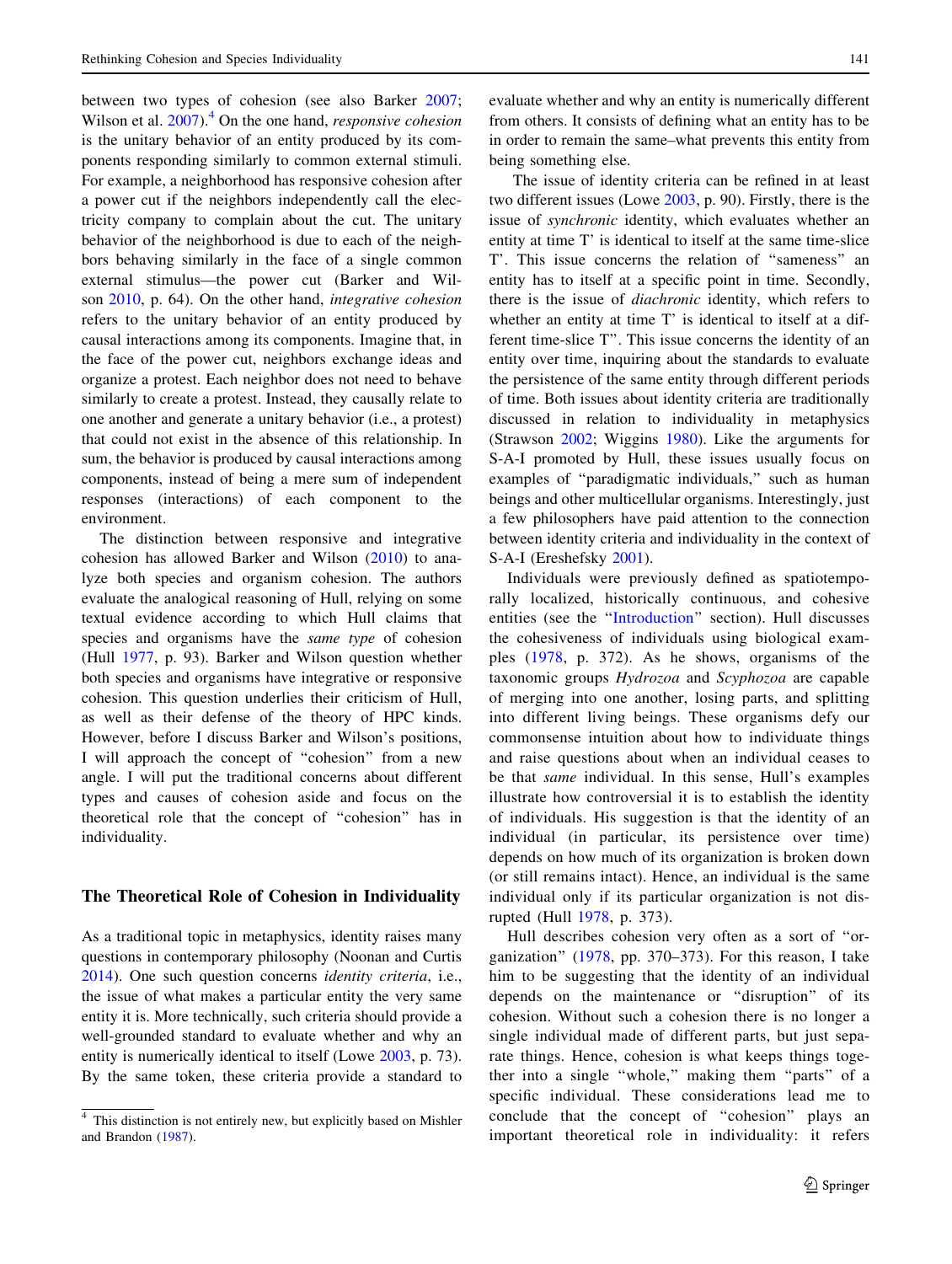abstractly to identity criteria for individuals. Such a concept refers to whatever makes an individual the one and the same individual it is, indicating what this individual must have in order to remain the same individual. In the remainder of this section, I will clarify this theoretical role of cohesion.

The empirical means that promote species cohesion are described by Hull as relations ([1978,](#page-11-0) pp. 370–374). In particular, Hull considers gene flow, homeostasis, and selection pressure as promoting species cohesion. $5$  Gene flow is clearly a relational process since it refers to the migration and transmission of genes among organisms and populations (''[Defining Cohesion'](#page-1-0)' section). But what about homeostasis and selection pressure? Homeostasis is a process through which genotypes continue to produce the same well-adapted phenotypes in the face of environmental and genetic changes (Ereshefsky [2001,](#page-10-0) p. 115). Common selective regimes occur when members of the same species are exposed to the same selective pressure, thus having the tendency of exhibiting similar phenotypes and genotypes. So defined, both processes are relational ones, since they are based on relations between conspecific organisms and their environment.

To a certain extent, the aforementioned relations are analogous to the ones present in single organisms (paradigmatic individuals). The appropriate analogy between organisms and species is that the identity of both entities is based on spatiotemporal relations. Organs, systems, and structures within an organism are physically and biochemically interrelated. They causally interact, such that it makes sense to speak about the organism ''as a whole.'' If species are individuals, then their organisms and population must also be spatiotemporally related in a way that it makes sense to treat species "as a whole." However, as I will argue later, the causal interaction among the "parts" is not the only way to establish spatiotemporal relations. For now, the important point is simply this: the identity criteria of individuals are based on such relations, whatever they may be. I claim that the term ''cohesion'' refers precisely to this general idea. When saying that an individual is cohesive, we are referring to the fact that its identity necessarily relies on part-whole relationships occurring in space and time. In sum, the role of that term is not only to refer to identity criteria for individuals, but also to indicate that such criteria are satisfied by spatiotemporal relations, whatever they may actually be.

In a recent paper, Hamilton et al. [\(2009](#page-11-0)) seem to endorse the described theoretical role of ''cohesion.'' These authors maintain that cohesion is a product of relations and is crucial to individuality. They coin the term cohesion generating relationships (CGRs) to encompass the type of relations ''that binds the parts into a unified whole'' (Hamilton et al. [2009](#page-11-0), p. 575). These relations assure the unification of parts into a single individual, being a necessary condition for the existence/persistence of an individual as one and the same individual. Hence, the authors recognize the importance of cohesion as establishing identity criteria for individuals, but also suggest that such criteria rely on part-whole relationships occurring in space and time.<sup>6</sup>

According to Hamilton et al. ([2009\)](#page-11-0), the notion of CGRs works as a placeholder for the actual part-whole relationships capable of generating cohesion in individuals. These relations vary in nature and degree from one research context to the other ([2009,](#page-11-0) p. 578). From this perspective, the concept of ''cohesion'' has some context sensitivity. This term plays a general role in individuality, but it is not capable of specifying the actual cohesive (partwhole) relations occurring in a certain individual—the actual CGRs ([2009,](#page-11-0) p. 575). Such relations can only be specified in the face of a particular research context in which cohesion and individuality are being considered. Moreover, it is necessary to know which kind of individual is at stake in such a research context [\(2009](#page-11-0), p. 577). For example, to discuss whether colonies are individuals, Hamilton et al. make clear the context in which the concept of ''individual'' should be understood, namely, individuals in natural selection (units of selection) ([2009,](#page-11-0) p. 578). As I indicated above, this type of individual was even subdivided by Hull into two further types: replicators and interactors (cf., Godfrey-Smith [2009](#page-11-0); Clarke [2010](#page-10-0)). Nonetheless, independently of how we frame it, natural selection is not the only research context where ''individual'' matters. For instance, individuality can also concern units in ecology, immunology, physiology, and elsewhere (Pradeu [2010](#page-11-0); Huneman [2014;](#page-11-0) Ereshefsky and Pedroso [2015](#page-11-0)). This makes the general concept of ''individuals'' context sensitive.

<sup>5</sup> Sometimes Hull seems to associate the term ''cohesion'' only with synchronic identity ([1976,](#page-11-0) p. 183). But it is necessary to be cautious here. First, Hull takes genealogical relations as providing species identity over time (see Ereshefsky [2014](#page-10-0)). In this sense, genealogy promotes cohesion. Second, the other aforementioned processes also occur over time. For these reasons, I attach ''cohesion'' to identity without relating it particularly to synchronic or diachronic identity.

<sup>6</sup> Hamilton et al.'s commitment to spatiotemporal relations as identity criteria for individuals is not explicit, but rather follows from another commitment they have: part-whole relations in individuals are empirical in nature and, therefore, should be understood by science. This point is also made by Haber [\(2015](#page-11-0)), who says that individual's part-whole relations are not in agreement with classic mereology (the logical study of part-whole relations). In this article, however, I do not intend to discuss the nature of partwhole relations. The reference to such authors here is relevant only insofar as they conceive an individual's identity as a matter of spatiotemporal relations and, as we shall see, treat ''cohesion'' as a context-sensitive term.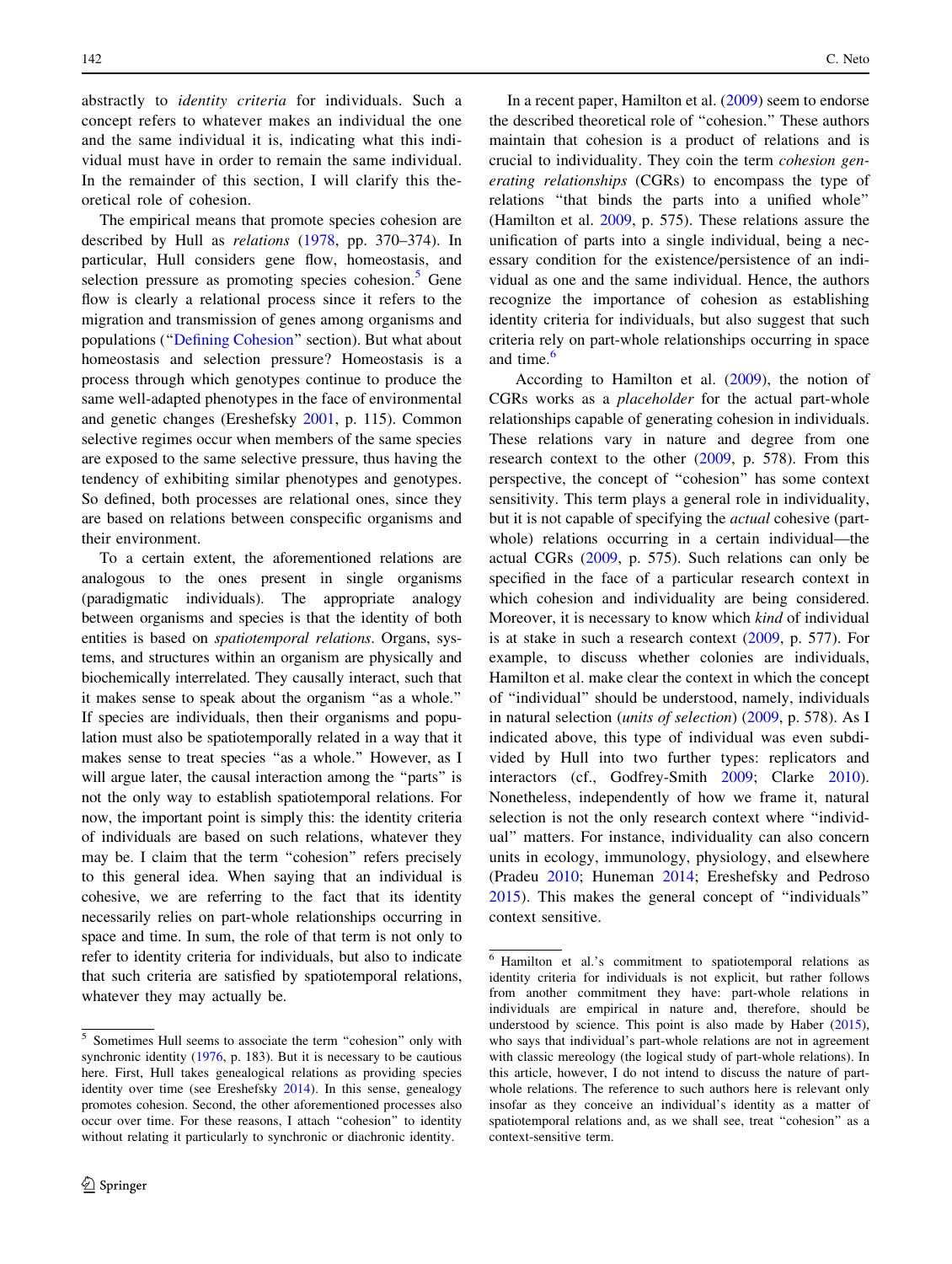<span id="page-5-0"></span>The context sensitivity of the concept of ''individual'' affects the context sensitivity of ''cohesion.'' This occurs because different kinds of individuals in different contexts require different kinds of part-whole relationships in space and time. $<sup>7</sup>$  For instance, Hamilton et al. point out</sup> that physical integration, sociality, relatedness, and functional integration can produce a certain cohesion in colonies ([2009](#page-11-0), p. 578). These characteristics seem to make colonies good candidates for units of selection. Nonetheless, such characteristics are hardly enough to make colonies immunological units. The degree of physical integration required for an immunological unit is certainly higher than for a unit of selection (Pradeu [2010](#page-11-0)). Moreover, sociality seems not to be relevant to an immunological unit, but it can be for a unit of selection. These contrasts exemplify the variety of relations that can be associated with the term ''cohesion.'' More specifically, different relations are required at different research contexts to count as identity criteria for individuals in different contexts.

Taking the context sensitivity of ''individual'' and ''cohesion'' into consideration, the relation between cohesion and species individuality can just be understood when we have detailed the precise context of the latter. Hull's argument for S-A-I draws on how species are described in evolutionary biology. As he pointed out in his 1980 paper, species are products of evolution ([1980,](#page-11-0) p. 328). The way evolution proceeds entails a certain approach in how to characterize and classify them, i.e., a certain approach in systematics, which consists in treating species as genealogical lineages (e.g., Ereshefsky [2014](#page-10-0)). Hence, Hull's position is thus that species are individuals in the sense that they are genealogical lineages in systematics. On the one hand, this position does not assume that species are individuals in natural selection (units of selection), in immunology or any other research context. On the other hand, it raises the question whether genealogical lineages should be considered individuals or natural kinds in systematics.

Hull's argument for S-A-I depends fundamentally on his distinction between individuals and classes. As I noted in the introduction of this paper, individuals have parts, whereas classes (in the traditional sense) have members. Members of the same class need to share a common set of properties.<sup>8</sup> In contrast, parts of an individual need not have properties in common but only need to be properly related in space–time. This relation can be one of causal interaction, but Hull has remained open about other sorts of relations as well (see above). By drawing the rough distinction between properties and relations, Hull was able to draw an equally rough analogy between organisms and species. He claimed that both organisms and species have parts, which are spatiotemporally related to one another.

The above contrast between individuals and classes can be better framed if we focus on the theoretical role of cohesion. On the one hand, the identity criteria for classes do make reference to properties shared by its members. To be one and the same class is to be defined by certain properties. These properties must be present within each one of its members. On the other hand, an individual's identity criterion is based on cohesion: an individual is the same at a time and across time if it is maintained by certain spatiotemporal relations among its parts.<sup>9</sup> So understood, cohesion matters to S-A-I because it indicates how the identity of species in systematics is roughly conceived. This identity is a matter of a species' organisms having certain spatiotemporal relationships (i.e., genealogy, gene flow, etc.), and not their sharing common properties that define a class. $10$ 

# Barker and Wilson's First Mistake: Species-as-Individuals Without Integrative Cohesion

Now let's turn back to Barker and Wilson's position and analyze it based on the role of cohesion in individuality. As I described above, the authors make a distinction between integrative and responsive cohesion. The first is a product of causal interactions among the constituents of an entity, whereas the second is a product of constituents responding similarly but independently to a common external stimuli. Barker and Wilson claim that integrative cohesion—not responsive cohesion—is the distinctive feature of individuals ([2010,](#page-10-0) pp. 76–77). They do not provide support for this claim but understand themselves as simply reproducing a claim originally made by Hull (I discuss this interpretation of Hull in the next section). The intuition behind such a claim is that organisms have integrative cohesion,

 $\frac{1}{7}$  The same type of context sensitivity in regard to "individuals" has been highlighted by Ereshefsky and Pedroso [\(2015](#page-11-0)). The authors point out that the sort of relation that matters for individuality depends on the particular type of individual being discussed (e.g., natural selection, systematics etc).

Such properties are considered to be *intrinsic*, existing inside each member of a class (Wilson et al. [2007](#page-11-0)). Hence, in this traditional account of classes, relational properties are not allowed.

<sup>&</sup>lt;sup>9</sup> I do not claim that cohesion establishes all the necessary and sufficient identity criteria for individuals, but rather that it establishes a necessary sort of identity criterion for them, namely, spatiotemporal part-whole relationships.

<sup>&</sup>lt;sup>10</sup> Systematists rely on properties in order to diagnose species and to construct classifications. Notwithstanding, they usually imply that species are organized in terms of genealogical and reproductive relations (e.g., Simpson [1961;](#page-11-0) Hennig [1966\)](#page-11-0). Such relations are examples of spatiotemporal part-whole relationships (see also Haber [2015](#page-11-0)).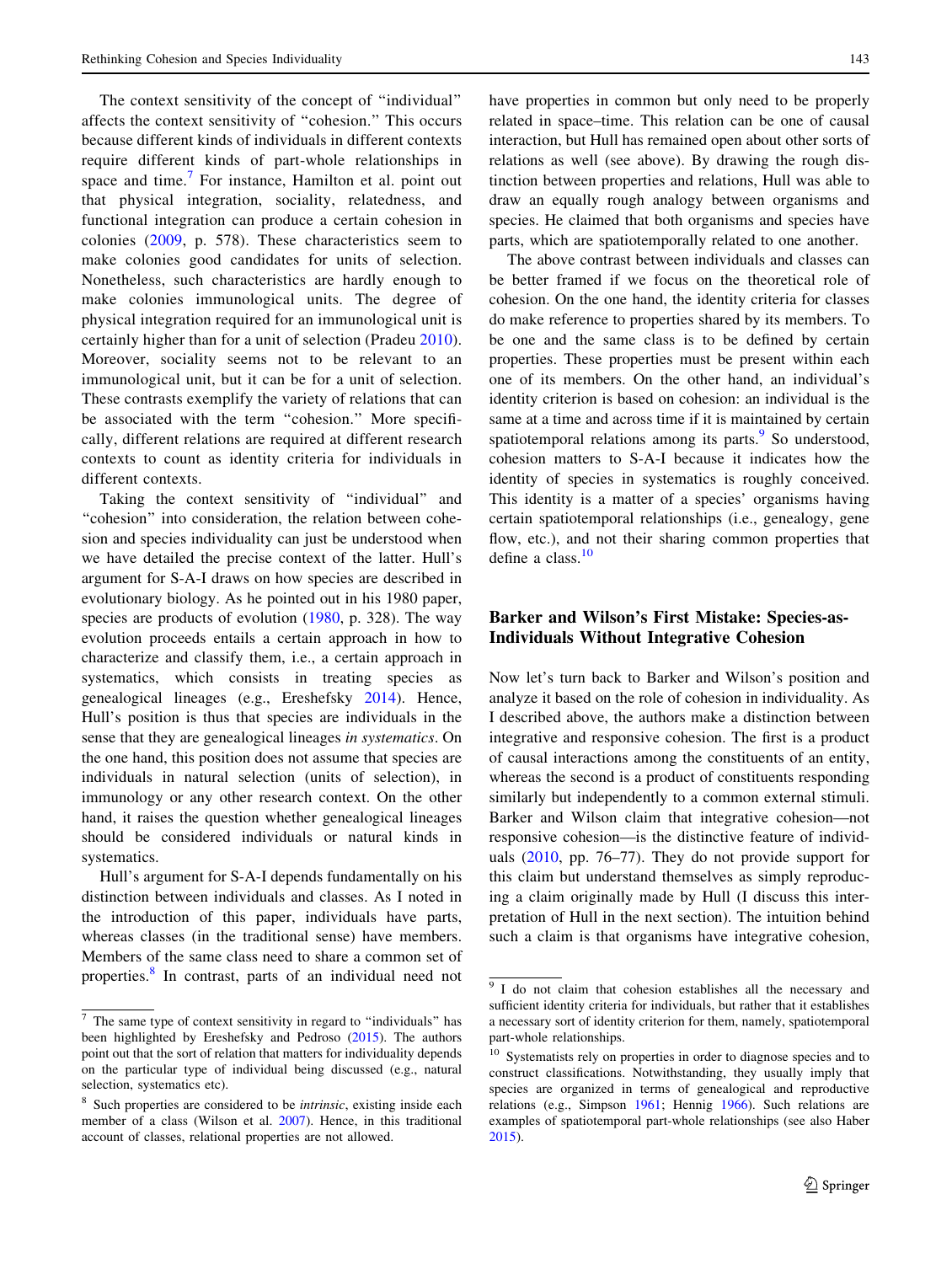being composed of organized parts causally interacting with each other, just like organs, systems, and other parts causally interact inside the human body. Different types of organisms, such as plants and bacteria, also seem to rely on causal interaction—they appear to us as somehow internally bounded due to physical and biochemical interactions.

Barker and Wilson argue that species do not typically exhibit integrative cohesion. They observe that species mostly consist of organisms and populations separated from each other due to subtle geographical, behavioral, and ecological barriers (Barker and Wilson [2010,](#page-10-0) pp. 66–67). Most conspecific populations and organisms are scattered over the globe, isolated by mountains and oceans, but also by geographically specific mating preferences and niche differences. $\frac{11}{11}$  As a result, the authors claim that there are no actual causal interactions among all conspecific organisms and populations capable of generating integrative cohesion in the species "as a whole."<sup>12</sup> Since Hull himself recognizes that most conspecific organisms and populations are isolated from each other, he would agree with Barker and Wilson: species do not typically exhibit integrative cohesion. From this perspective, the authors point out that Hull's argument is intrinsically flawed (Barker and Wilson [2010](#page-10-0), p. 77). Hull's argument concludes that species are individuals, despite the fact that species do not satisfy a condition for individuality accepted by Hull himself.

Based on the theoretical role cohesion plays in S-A-I, I claim that Barker and Wilson's reasoning is flawed. The idea that species are individuals only if they have integrative cohesion is wrong. To distinguish individuals from other ontological categories (e.g., classes), it is enough to say that individuals are cohesive entities without specifying the type of cohesion they have. If both integrative and responsive types are legitimate forms of cohesion in individuals (i.e., both highlight part-whole relations as promoters of the identity of individuals) and if alternative ontological categories do not capture any form of cohesion, then it is not necessary to say that species must have integrative cohesion to be individuals. Furthermore, since species are (responsive) cohesive entities, they are individuals. In this section, I defend this argument and give reasons to accept its two central premises, namely: (1) like integrative cohesion, responsive cohesion highlights partwhole relations as promoters of the identity of individuals, and (2) alternatives to the category of ''individuals'' either fail to capture cohesion more generally or still cry out for philosophical analysis. In particular, I show that HPC kinds are still not adequate to capture the cohesive nature of species (cf. Wilson et al. [2007](#page-11-0); Barker and Wilson [2010](#page-10-0)). I conclude this section by arguing that species cohesion is still best captured by  $S-A-I^{13}$ 

Barker and Wilson [\(2010](#page-10-0)) define integrative cohesion as a product of causal interactions among the parts of an entity. The disruption of such interaction can lead to the "end" of that entity. In this sense, there is no doubt that integrative cohesion refers to part-whole relationships that promote the identity of individuals. But does the same conclusion apply to responsive cohesion? Responsive cohesion is a product of relations between certain elements and the environment. Therefore, it is relational. Nonetheless, responsive cohesion differs from integrative cohesion because no causal relation connecting the elements into a "whole" is presupposed. Given this difference, it is worth asking whether responsive cohesion is capable of establishing the identity of individuals.

To answer the question above, consider the case of species cohesion again. I agree with Barker and Wilson [\(2010](#page-10-0)) that species typically have responsive cohesion. Processes such as gene flow, common selective regimes, and homeostasis make cospecific organisms more likely to respond similarly to the same external stimuli (Sect. 3). But it is important to understand the nature of this stimuliresponse relation. In fact, the relation between organisms and the environment is dynamic. Organisms and environment influence each other and this influence changes future generations of organisms and their environments. In this sense, the responses of both organisms and environment are interdependent and are part of feedback relations (also know as ''reciprocal causation'') across time (Odling-Smee et al. [2003](#page-11-0)). The feedback relations between organisms and environment occur locally, usually on one geographic population. At this local level, such relations can rely on causal interactions among organisms, such as when gene flow occurs within a population or between geographically close populations. In such cases, the ''global'' responsive cohesion of a species can rely on—among other factors— <sup>11</sup> Such differences can lead to further differentiation and speciation. <br>
locally causal interactions (i.e., "local" integrative 11 Such distinguish providers inte

Nonetheless, they are not enough to distinguish populations into different species.

<sup>&</sup>lt;sup>12</sup> Two observations give more clarity to this claim. Firstly, Barker and Wilson assume that spatial isolation prevents the biologically relevant causal interaction (physical and biochemical) among conspecific organisms and populations. Secondly, Barker and Wilson admit that some species can have biologically relevant integrative cohesion ([2010](#page-10-0), p. 77). They argue that, even in these cases, integrative cohesion is not typical of those species.

<sup>13</sup> Contra Barker and Wilson, another line of reasoning could also be pursued here. It could be argued that many multicellular organisms are individuals even though they lack integrative cohesion. Interestingly, examples of such organisms—such as slime molds—were provided by Hull ([1978\)](#page-11-0). I thank one of the reviewers for pointing this out.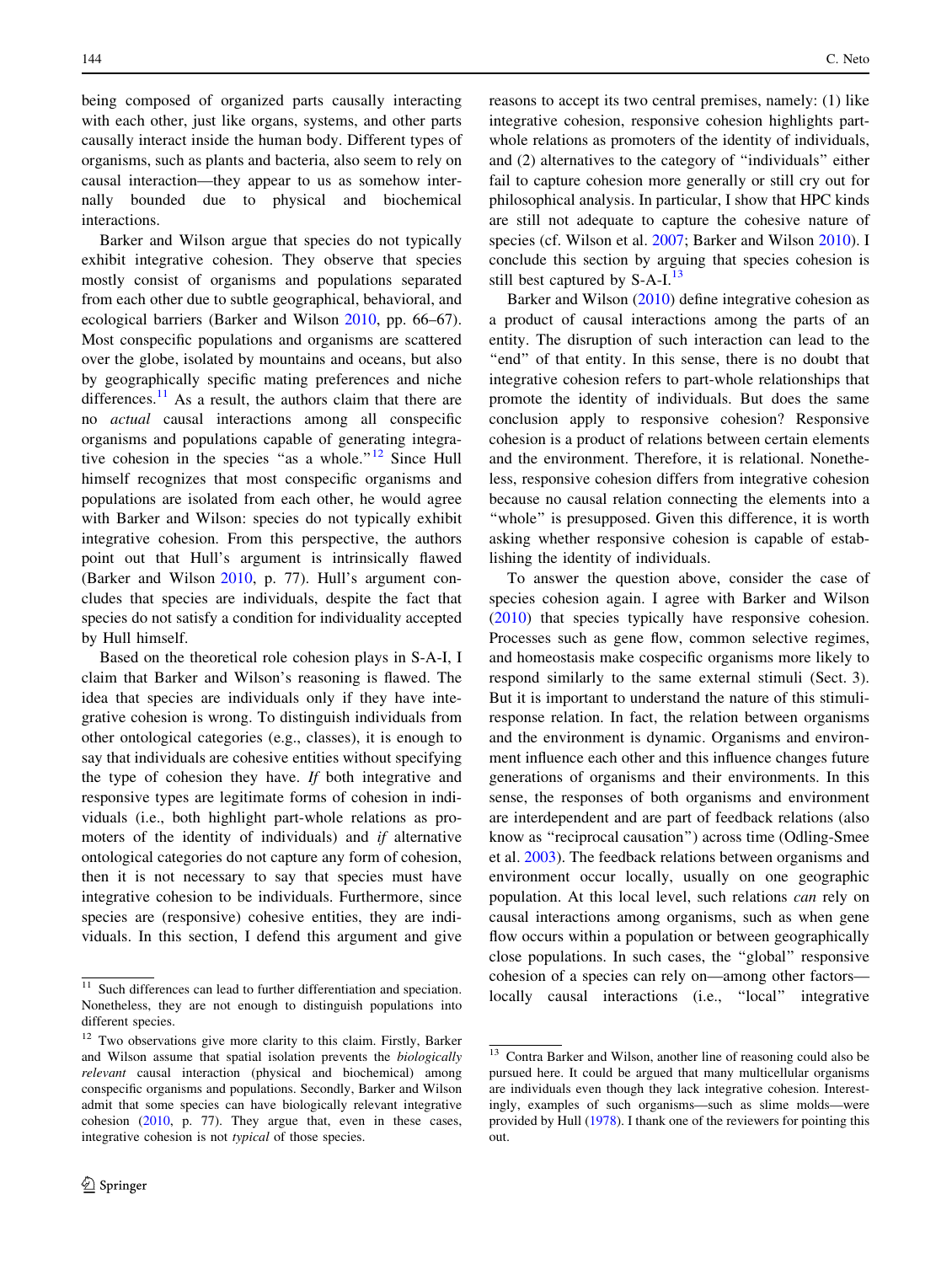cohesion).<sup>14</sup> Genealogy is also an important factor for responsive cohesion since it assures the transmission of phenotypic and genotypic similarities. Such similarities reinforce the tendency of organisms to respond and affect the environment in similar ways. Considering all such ways to promote responsive cohesion, it is reasonable to conclude that this type of cohesion is grounded on spatiotemporal part-whole relationships that promote the identity of species. For instance, the disruption of such relations can lead to a new speciation event.

Barker and Wilson [\(2010](#page-10-0)) highlight the relational nature of both integrative and responsive cohesion and, I assume, would agree with me on the characterization of responsive cohesion. At the same time, the authors implicitly vindicate another difference between both types, namely, integrative cohesion relies only on some sort of causal or spatiotemporal relation, but responsive cohesion also relies on similarity (i.e., resemblance relations). In the case of species, to respond similarly to external stimuli cospecific organisms must be similar to each other—such organisms possess many traits in common ([2010,](#page-10-0) p. 63). The presupposition of similarity also seems to be present in the example of the power cut (above). In that case, the neighbors react in the same way to the power cut because they share some similarities (e.g., politically, socially, economically, etc.).<sup>15</sup> Likewise, cospecific organisms show responsive cohesion at least in part because they are similar in certain respects, such as genetic resemblance.

If we agree with Barker and Wilson on the mentioned difference between integrative and responsive cohesion, it seems that we are forced to assume that species cohesion lacks an intuitive characteristic of individuals, namely, in contrast to members of a class, parts of an individual are not (or need not be) similar to each other (see the introduction). Furthermore, it seems that we should ask ourselves whether, despite promoting the identity of individuals, responsive cohesion is an exclusive property of individuals. Barker and Wilson claim that it is not ([2010,](#page-10-0) p. 77). In fact, they assume that integrative cohesion is an exclusive property of all individuals, whereas responsive cohesion is not. Ontological entities other than individuals also have responsive cohesion. For this reason, the fact that species have responsive cohesion is no guarantee that they are individuals. Barker and Wilson illustrate this point by saying that species (responsive) cohesion is captured by the theory of HPC kinds. In the remainder of this section, I show why Barker and Wilson's point is not tenable.

The theory of HPC kinds is a well-known theory of natural kinds initially proposed by Boyd [\(1988](#page-10-0)). As described at the beginning of this article, a HPC kind is defined by the combination of two clusters. Firstly, there is a cluster of properties frequently co-instantiated by the members of the kind. Secondly, such properties (and their co-instantiations) are produced by underlying mechanisms, which are also frequently co-instantiated by the members of the kind (Boyd [1999,](#page-10-0) pp. 142–145). Each member of a HPC kind instantiates a particular set of properties and a particular set of mechanisms within those clusters. On the one hand, such members do not need to instantiate the very same properties and mechanisms. On the other hand, such members are still roughly similar to one another, once many properties and mechanisms are frequently correlated.

The theory of HPC kinds is taken to have many advantages over the traditional notion of classes (Boyd [1999](#page-10-0), pp. 151–157). As described before, one advantage is that a HPC kind tolerates some variation of properties among its members. Another advantage has to do with the very nature of those properties/mechanisms. In contrast to traditional classes (e.g., gold), HPC kinds can have relational properties/mechanisms as part of their defining clusters ([1999,](#page-10-0) pp. 153–154). For example, if species are HPC kinds, spatiotemporal relations such as genealogy, gene flow, homeostasis, and common selective pressure can be incorporated as parts of the clusters—either as properties or mechanisms (Wilson et al. [2007](#page-11-0), pp. 23–24). Note that those relations are exactly the ones that Hull considers as causes of species cohesion. They are also exactly the ones that I considered spatiotemporal partwhole relationships or CGRs (see the previous section).

The prospect of incorporating spatiotemporal partwhole relationships in the definition of HPC kinds opens another possibility, namely, to treat the aforementioned causes of species cohesion as part of the definition of species as HPC kinds. In other words, such relations can figure as identity criteria for species as HPC kinds. This

<sup>&</sup>lt;sup>14</sup> As one reviewer has pointed out, the appeal to "local integrative cohesion'' in species cohesion can blur the very distinction between integrative cohesion and responsive cohesion. This observation has important consequences, since it can suggest that the difference between integrative and responsive cohesion is a matter of degree not kind. I am sympathetic to this suggestion. Unfortunately, I cannot develop it here. At the same time, this suggestion does not affect my argument. Barker and Wilson claim that, to be individuals, a species needs to have integrative cohesion connecting all its organisms/ populations (global integrative cohesion). I think this claim is wrong, but I remain neutral about the importance of ''local integrative cohesion'' to species cohesion. In this paper, whenever I use both ''integrative cohesion'' and ''responsive cohesion'' I am referring to the ''global'' versions of these theses.

<sup>&</sup>lt;sup>15</sup> It must be recognized how limited is the example of the power cut. For instance, neighbors have to share some cultural similarity to be able to respond in a similar way to the cut. But this sharing seems also to be required for many causal interactions between neighbors as well (e.g., organizing a protest). Additionally, it is not clear how to individuate the ''stimuli-response'' chain. Is the power cut the only external cause leading to neighbors responding similarly on the occasion of a power cut? These problems make it hard to appreciate the complex relation between responsive and integrative cohesion, as well as their subtle differences and variations.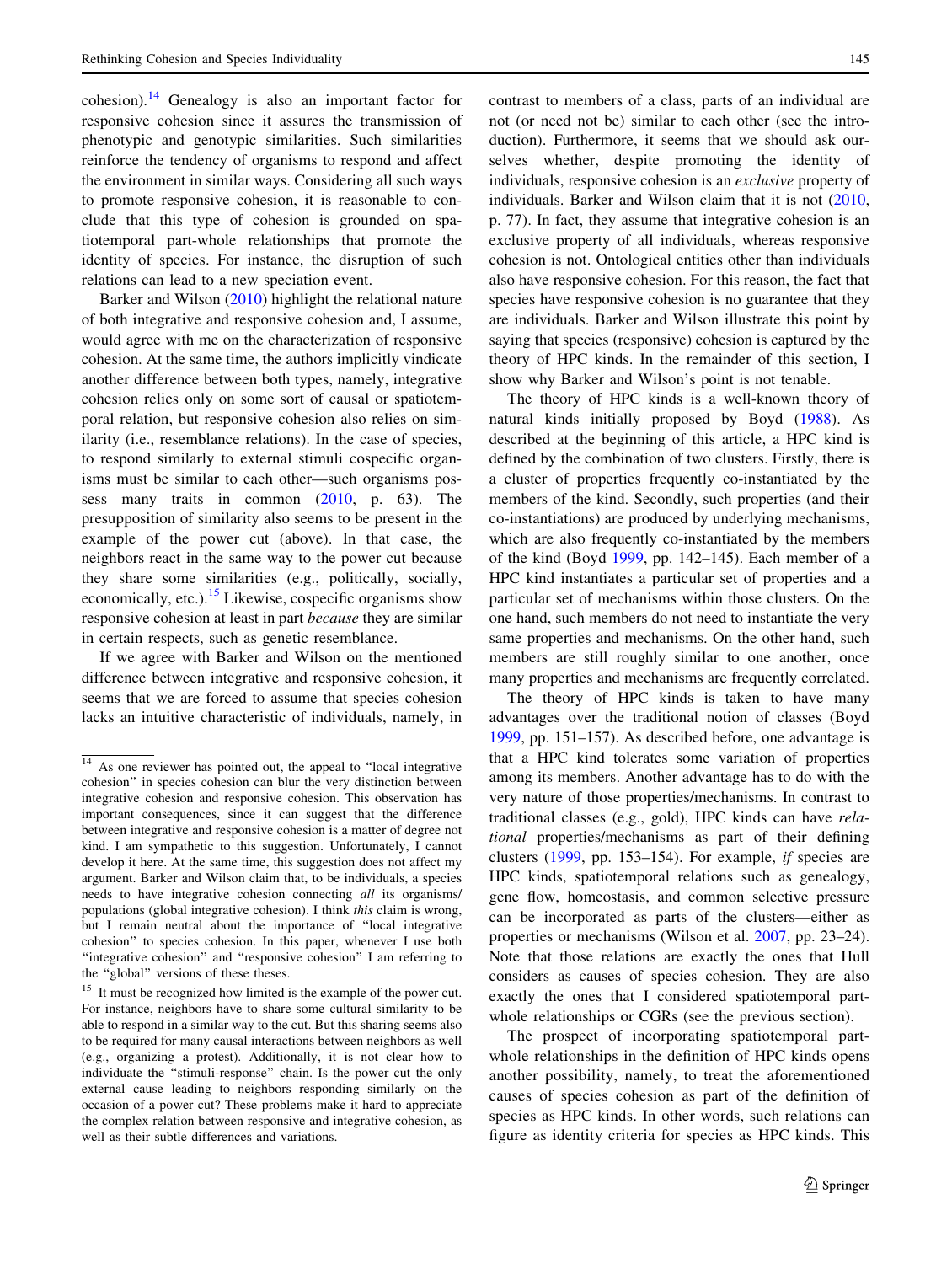possibility changes the whole debate about cohesion and S-A-I. According to the traditional distinction of Hull, the category of ''individuals'' was depicted as the only one capable of incorporating spatiotemporal relations as part of identity criteria for species. Therefore, this category seems to have a clear advantage over alternative categories in the debate about species' ontological status. Nonetheless, once HPC kinds can incorporate that sort of relation in their definitions, they also seem capable of accounting for species identity. A consequence of this reasoning is that the appeal to species cohesion is not an argument for S-A-I over HPC kinds.

Ereshefsky and Matthen ([2005](#page-10-0)) indicate that at least two of the main proponents of HPC kinds do not take spatiotemporal relations as identity criteria of such kinds and, therefore, cannot account for species identity. Boyd ([1999\)](#page-10-0) and Griffiths ([1999\)](#page-11-0) incorporate spatiotemporal relations in their approaches, according to Ereshefsky and Matthen, but they argue that such relations cannot replace the position of qualitative properties/mechanisms (i.e., those which give rise to similarity or resemblance relations) as the main criterion of identity of kinds in general (Ereshefsky and Matthen [2005,](#page-10-0) pp. 16–17). Whenever similarity and spatiotemporal relations clash, HPC kinds take the side of similarity. The problem with this is that, according to the majority of contemporary systematists, species identity is first and foremost relational (Ereshefsky [2010](#page-10-0), p. 676). Biological systematists side with spatiotemporal relations, not with similarity. So, HPC kinds theory clashes with contemporary systematics by prioritizing similarity over those relations.

In their 2007 paper with Ingo Brigandt (Wilson et al. [2007\)](#page-11-0), Barker and Wilson include different sorts of relations as possible identity criteria of HPC kinds. Their theory allows both spatiotemporal relations and qualitative properties/mechanisms to function as part of the definition of a particular kind. Once both are part of the definition, there is no privileging of one over the other (Wilson et al. [2007,](#page-11-0) p. 35). Implicitly the authors seem to assume that particular properties/mechanisms/relations do not contribute to the identity of a kind in isolation, but only do it in the context of a cluster. For example, if species are HPC kinds, their identity is established by particular clusters of properties, mechanisms, and relations in combination. Certain properties, mechanisms, and relations are part of a cluster, contributing to the membership of organisms to a specific species. Nevertheless, it makes no sense to discuss the isolated contribution made by each of these properties, mechanisms, or relations to that membership. As a result, the authors suggest that there is really no conflict between spatiotemporal relations and qualitative properties/mechanisms (i.e., similarity) within a cluster.

The reply offered by Wilson et al. ([2007\)](#page-11-0) is no solution to the conflict between similarity and spatiotemporal relations. For instance, consider when a population branches off from an original species (Ereshefsky and Reydon [2015,](#page-11-0) p. 978). For a considerable amount of time both resulting (isolated) populations still share many properties and mechanisms in common. Do organisms of both populations belong to the original species or not? Wilson et al. claim that the answer to this kind of question depends largely on empirical details about similarity [\(2007](#page-11-0), p. 199). The problem with this reasoning is that, according to certain contexts in systematics (e.g., phylogenetics), there is no need for such a detailed empirical measurement about how similar organisms are. Such details can help taxonomists to identify separate species, but they are not the reason why such species are separate species in the first place. For instance, some models of speciation assume that the branching off demarcates the distinction between two species independently of how many properties their organisms still share (Ereshefsky and Reydon [2015,](#page-11-0) p. 978). Organisms are assigned to a different species according to branching off events, not according to a detailed empirical analysis of the properties/mechanisms shared by these organisms. Hence, Wilson et al.'s ([2007\)](#page-11-0) reply still entails that similarity matters more than spatiotemporal relations.

The theoretical role of cohesion described in the previous section demands that spatiotemporal relations have privilege over similarity as identity criteria of species. But, as I indicated, the theory of HPC kinds does not satisfy this demand. The result is that, up to the present moment, HPC theory is not equipped to capture species cohesion and its background role in species identity. The relational nature of species responsive cohesion is better captured by individuality. To sum up, species are good candidates for individuality, even if they don't have integrative cohesion. In contrast to traditional classes and HPC kinds, the category of individuals is the one equipped to capture responsive cohesion.<sup>16</sup>

One last reply to my argument is to claim that, besides classes and HPC kinds, there are other alternatives to the category of individuals. This claim is indeed far from new and deserves more attention than I can give in this article. Categories such as ''historical individuals'' and ''historical entities'' have been proposed as ways to characterize species as ''individual-like entities'' without accepting Hull's

<sup>&</sup>lt;sup>16</sup> Spatiotemporal relations have priority over similarity in species cohesion, but it is still an open question whether species cohesion requires some degree of similarity. I remain neutral about the necessity of similarity to species cohesion. Nonetheless, my argumentative strategy here consists in showing that even if species have responsive cohesion in the precise way Barker and Wilson define, they are still individuals.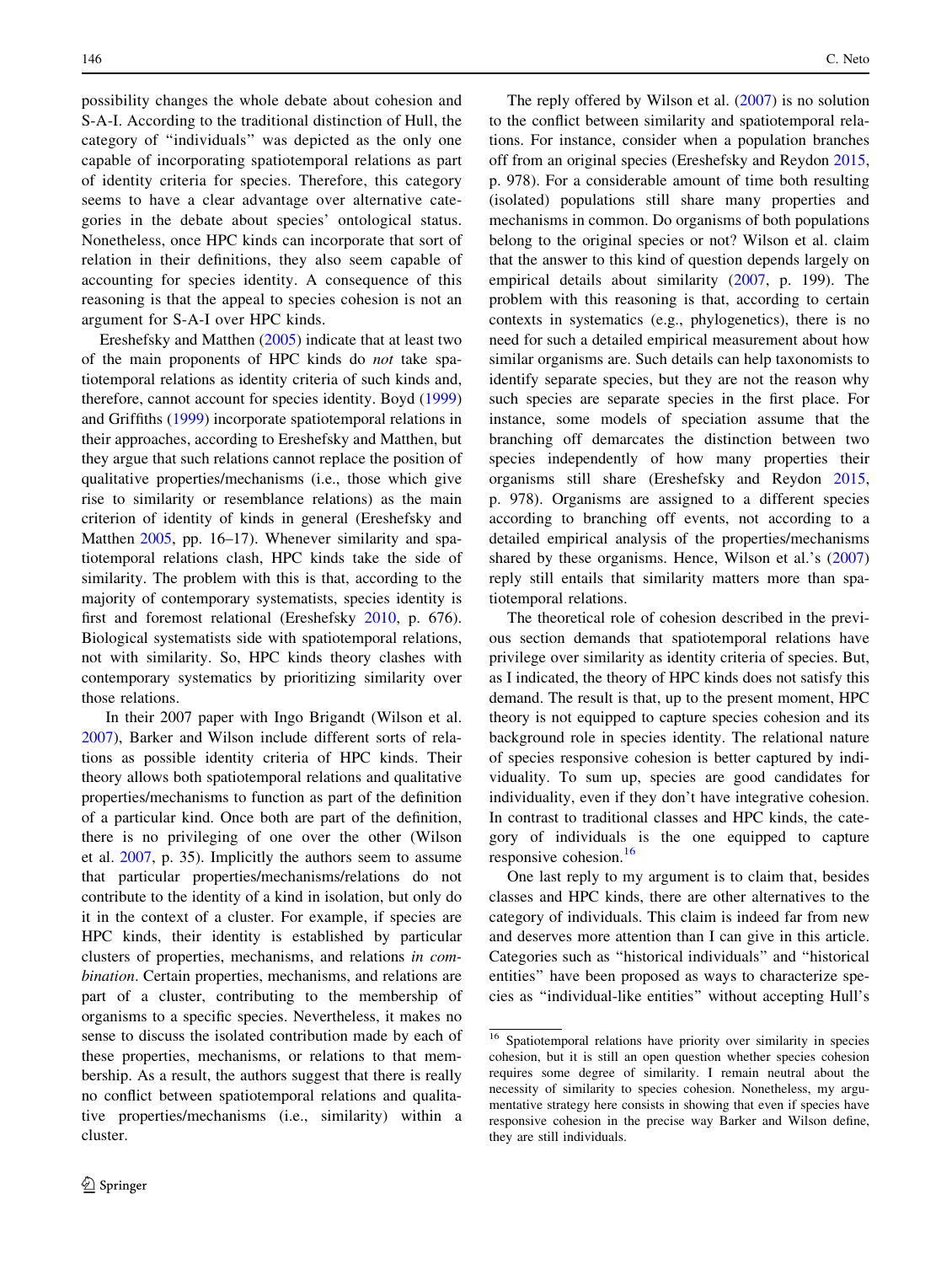<span id="page-9-0"></span>entire argument and, in particular, his use of the analogy with organisms (Wiley [1981](#page-11-0); Ghiselin [1997](#page-11-0); Ereshefsky [2001\)](#page-10-0). Two considerations are worth mentioning about these alternative categories. Firstly, they still cry for philosophical analysis (Barker and Wilson [2010](#page-10-0), p. 77). For example, these categories must deal with the issue of identity criteria, indicating which sort of conditions a particular entity must satisfy to remain that very same entity. Secondly, maybe such categories are not really alternatives to the category of ''individuals'' but subcategories or even supercategories of it. Some of the categories (e.g., ''historical entities'') are defined as genealogical entities without cohesion (Ghiselin [1997](#page-11-0)). But are such categories not committed to cohesion? My approach in this article assumes that a way to make the notion of ''cohesion'' more clear and useful is to focus on its theoretical role. Broadly, cohesion refers to whatever spatiotemporal part-whole relationship promotes the identity of individuals. A more precise characterization of cohesion is only possible after we know the type of individual under study (e.g., immunological, individual in natural selection, etc.); different types of individuals require different types of spatiotemporal part-whole relationships. From this perspective, if we appeal to genealogy to define species as "historical individuals" or "historical entities," then we are implicitly assuming that species are cohesive entities. Genealogy is a way to establish part-whole relationships that promote the identity of a species. Therefore, genealogy makes species be cohesive (Hamilton et al. [2009](#page-11-0), p. 575).

The understanding of the precise theoretical role of cohesion helps us to make categorical distinctions, specifying what is distinctive about an individual's identity. This specification allows us to evaluate the advantages and disadvantages of claiming that species are individuals rather than classes, HPC kinds, etc. For now, I think that the category of ''individuals'' is the most adequate to capture species cohesion. Other categories fail to account for species identity (cohesion) or are simply not clear about this issue. Nonetheless, I do not rule out the possibility of species being better understood by such "individual-like" categories in the future. What I do rule out is that species can be understood by means of a category that does not give priority to spatiotemporal relations over similarity and, therefore, that does not satisfy the theoretical role of ''cohesion.''

# Barker and Wilson's Second Mistake: Misinterpreting the Species-as-Individuals Thesis

My argument against Barker and Wilson in the last section is open to an immediate reply. Those authors could start by pointing out that their main concern is not to argue against every characterization of S-A-I, but only against Hull's analogical reasoning for it. Indeed, Barker and Wilson's argumentation is a sort of internal critic of Hull's reasoning: it reproduces (but does not accept) Hull's argument only to point out its internal inconsistence. In this sense, Barker and Wilson could say that the above mistake I identified is a mistake made by Hull but not them. Since Hull is the one who allegedly thinks that individuals need to have integrative cohesion, he is the one who is mistaken. But this reply fails. As I am going to argue, Barker and Wilson misinterpret Hull's original position.

It is true that Hull explores extensively the analogy between organisms and species, assuming that both entities are cohesive. In some passages, Hull even claims that organisms and species instantiate individuality ''in a strong sense" and have "the same type of cohesion" (Hull [1977,](#page-11-0) p. 93; [1999](#page-11-0), p. 32). But Barker and Wilson wrongly interpret that, according to Hull, "the same type of cohesion'' means or entails integrative cohesion. This interpretation is not straightforward. For instance, if we consider Hull's classic papers on S-A-I ([1976,](#page-11-0) [1978](#page-11-0)), it is explicit that cohesion is not necessarily or exclusively a matter of causal interaction among the parts of an individual. In these papers, Hull argues that homeostasis and common selective regimes promote species cohesion. But, as we know, both processes act on cospecific organisms without requiring causal interactions among them (Ereshefsky [2001](#page-10-0), p. 117). This could hardly have been overlooked by Hull since it follows from the very definitions of such processes (''The Theoretical Role of Cohesion in Individuality" section). Hence, if Hull requires species to have integrative cohesion, how could he even take homeostasis and selection regimes as promoters of cohesion in the first place? The problem for Barker and Wilson's interpretation is to explain why Hull even considers those processes as leading to cohesion and individuality in the first place. $17$ 

Ereshefsky also does not interpret Hull's notion of ''cohesion'' as necessarily referring to causal interactions among the parts of an individual (Ereshefsky [1991](#page-10-0), [2001](#page-10-0), [2014](#page-10-0)). He highlights that this notion abstractly refers to a certain ''uniformity'' or ''common way of life'' shared by organisms/populations of a species  $(1991, p. 89)$  $(1991, p. 89)$  $(1991, p. 89)$ ; [2001](#page-10-0), p. 114). Ereshefsky suggests that integrative

<sup>&</sup>lt;sup>17</sup> It could be replied by Barker and Wilson that Hull indeed overlooks that homeostasis and common selective pressure do not promote integrative cohesion. But this reply is based on a very uncharitable reading of the philosopher. Furthermore, it would ignore that Hull cites the work of biologists such as Ehrlich and Raven ([1969\)](#page-10-0), which shows the cohesive effects in isolated conspecific populations being exposed to similar selective regimes. Citations such as this rather suggest that Hull is aware of the fact that species cohesion need not imply causal interactions among cospecific organisms and populations.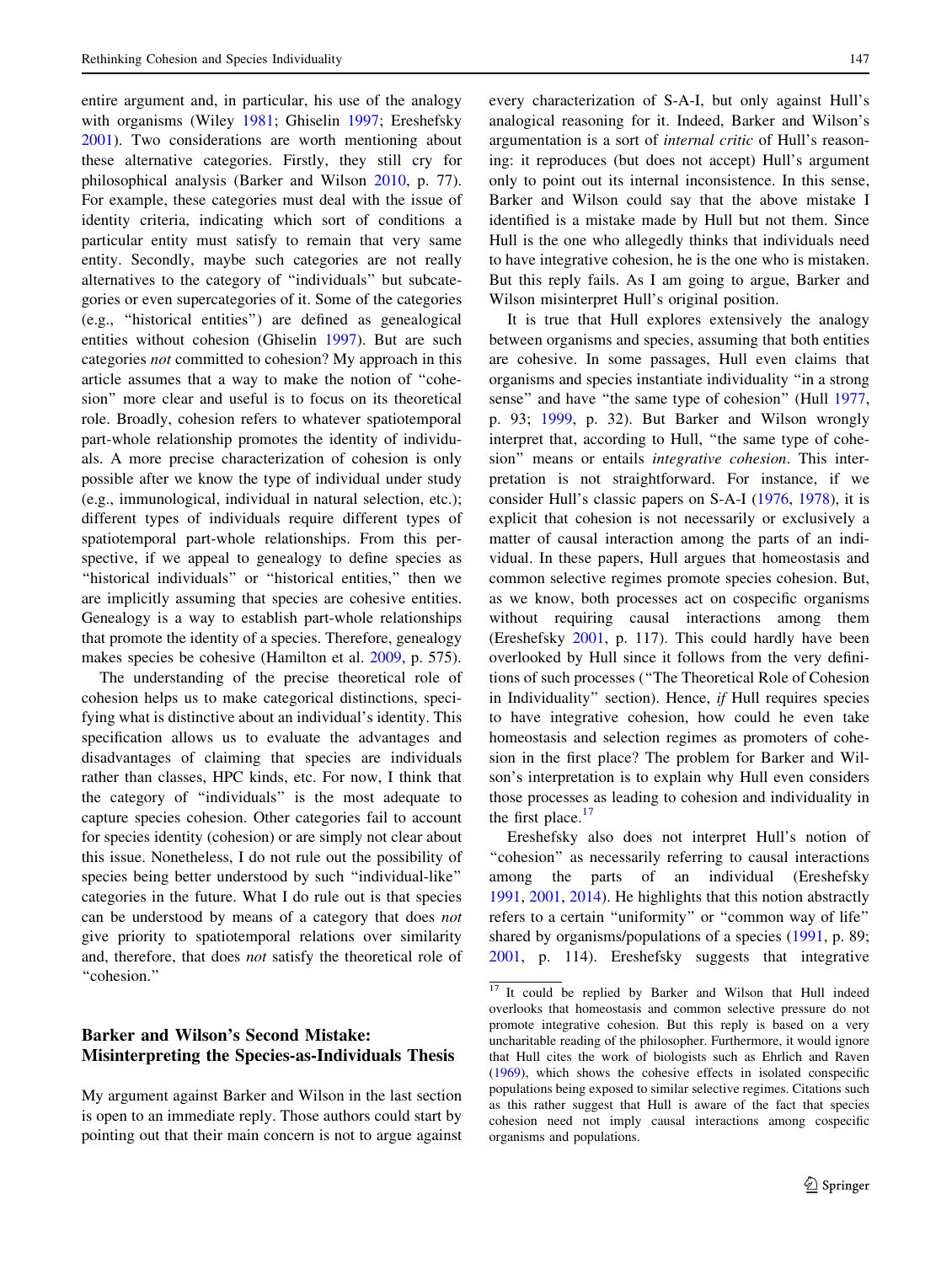<span id="page-10-0"></span>cohesion is not implied by such abstract descriptions, making reference to some textual evidence to support his point (2001, p. 114; see Hull [1978](#page-11-0), pp. 369–370). Taking such textual evidence into consideration, on many occasions Hull does not describe species cohesion as causal interactions among their organisms and populations (Ereshefsky 2001, p. 114; Hull [1978](#page-11-0), p. 369). But if Hull requires species to have integrative cohesion, it is reasonable to expect that his descriptions of species cohesion would contain references to causal interaction. In other words, Barker and Wilson's interpretation must explain why Hull does not always describe species cohesion in terms of causal interactions among organisms or why he explicitly describes cohesion in noncausal terms. In agreement with Ereshefsky's interpretation, I assume that Hull does not provide such causal descriptions for a simple reason: Hull does not think that individuals need to be integrative cohesive entities.<sup>18</sup>

Barker and Wilson misinterpret Hull's ideas. For this reason, they fail to criticize the analogical reasoning proposed by him for S-A-I. Moreover, they relate a defense of HPC kinds with such a misinterpretation, providing a weak case for the HPC kinds.

### Conclusion

The concept of cohesion is an easy target to criticize. It is a general and abstract concept, especially when related to the philosophical context of S-A-I. In this context, David Hull's seminal work seems intriguing. His analogy between organisms and species opens the door to ambiguities, misinterpretations, and controversies surrounding the notion of cohesion. Taking such issues into consideration, I approached the concept of cohesion from a new angle, highlighting its theoretical role in individuality. This theoretical role can be traced back to Hull's work and is becoming clearer in contemporary debates about individuality (e.g., Hamilton et al. [2009](#page-11-0); Haber [2013;](#page-11-0) Ereshefsky and Pedroso [2015\)](#page-11-0). Here I took this theoretical role as a starting point for rethinking the relation between species cohesion and the S-A-I.

Barker and Wilson (2010) criticize how David Hull conceives species cohesion and individuality. In the last section, I argued that such criticism is not sound because it misinterprets Hull's original position. Putting exegetical issues aside, Barker and Wilson also build their argument on a wrong premise, namely, to be individuals, species must have integrative cohesion. My approach to the concept of cohesion allowed me to attack such a premise. I showed that species fulfill the relevant role of cohesion in individuality (i.e., reference to identity criteria which are based on spatiotemporal part-whole relations), even though they are not integrative cohesive entities. I also showed that the theory of HPC kinds fails, since its present forms do not capture species cohesion correctly. Nonetheless, I am conscious that new reformulations of HPC or alternative categories can shift the argumentative landscape in the future. In this article, I did not aim to provide a complete and satisfactory defense of the S-A-I against HPC kinds and other alternatives. My primary aim consisted in rethinking the place of cohesion within the debate over individuality and species ontology.

Acknowledgments For providing helpful comments on early versions I thank Thomas Reydon, Matthew Haber, and Matthew Barker. I also thank two anonymous reviewers for their valuable comments. For providing financial support I thank the Brazilian National Council for Scientific and Technological Development (Conselho Nacional de Desenvolvimento Científico e Tecnológico—CNPq), grant no. 200188/2014-3.

## References

- Barker M (2007) The empirical inadequacy of species cohesion by gene flow. Philos Sci 74:654–665
- Barker M, Wilson R (2010) Cohesion, gene flow and the nature of species. J Philos 2:59–77
- Bond JE, Stockmann AK (2008) An integrative method for delimiting cohesion species: finding the population-species interface in a group of Californian trapdoor spiders with extreme genetic divergence and geographic structuring. Syst Biol 57:628–646
- Boyd RN (1988) How to be a moral realist. In: Moser P, Trout J (eds) Contemporary materialism. Routledge, New York, pp 307–357
- Boyd R (1999) Homeostasis, species, and higher taxa. In: Wilson R (ed) Species: new interdisciplinary essays. MIT Press, Cambridge, pp 141–185
- Clarke E (2010) The problem of biological individuality. Biol Theory 5:312–325
- Crane JK (2004) On the metaphysics of species. Philos Sci 71:156–173
- Dawkins R (1976) The selfish gene. Oxford University Press, Oxford
- Dupré J (2001) In defense of classification. Stud Hist Philos Biol Biomed Sci 32:203–219
- Ehrlich PR, Raven PH (1969) Differentiation of populations. Science 165:1228–1232
- Ereshefsky M (1991) The reality of species and higher taxa. Philos Sci 58:84–101
- Ereshefsky M (2001) The poverty of linnaean hierarchy: a philosophical study of biological taxonomy. Cambridge University Press, Cambridge
- Ereshefsky M (2010) What's wrong with new biological essentialism. Philos Sci 77:674–685
- Ereshefsky M (2014) Consilience, historicity, and the species problem. In: Thompson RP, Walsh D (eds) Evolutionary biology: conceptual, ethical, and religious issues. Cambridge University Press, Cambridge, pp 65–87
- Ereshefsky M, Matthen M (2005) Taxonomy, polimorphism, and history: an introduction to population structure theory. Philos Sci 72:1–21

<sup>&</sup>lt;sup>18</sup> Indeed, this is precisely what distinguishes Hull's understanding of individuality from Sober's [\(1993](#page-11-0)) understanding of individuality (see also Ereshefsky 2001, pp. 115–116).